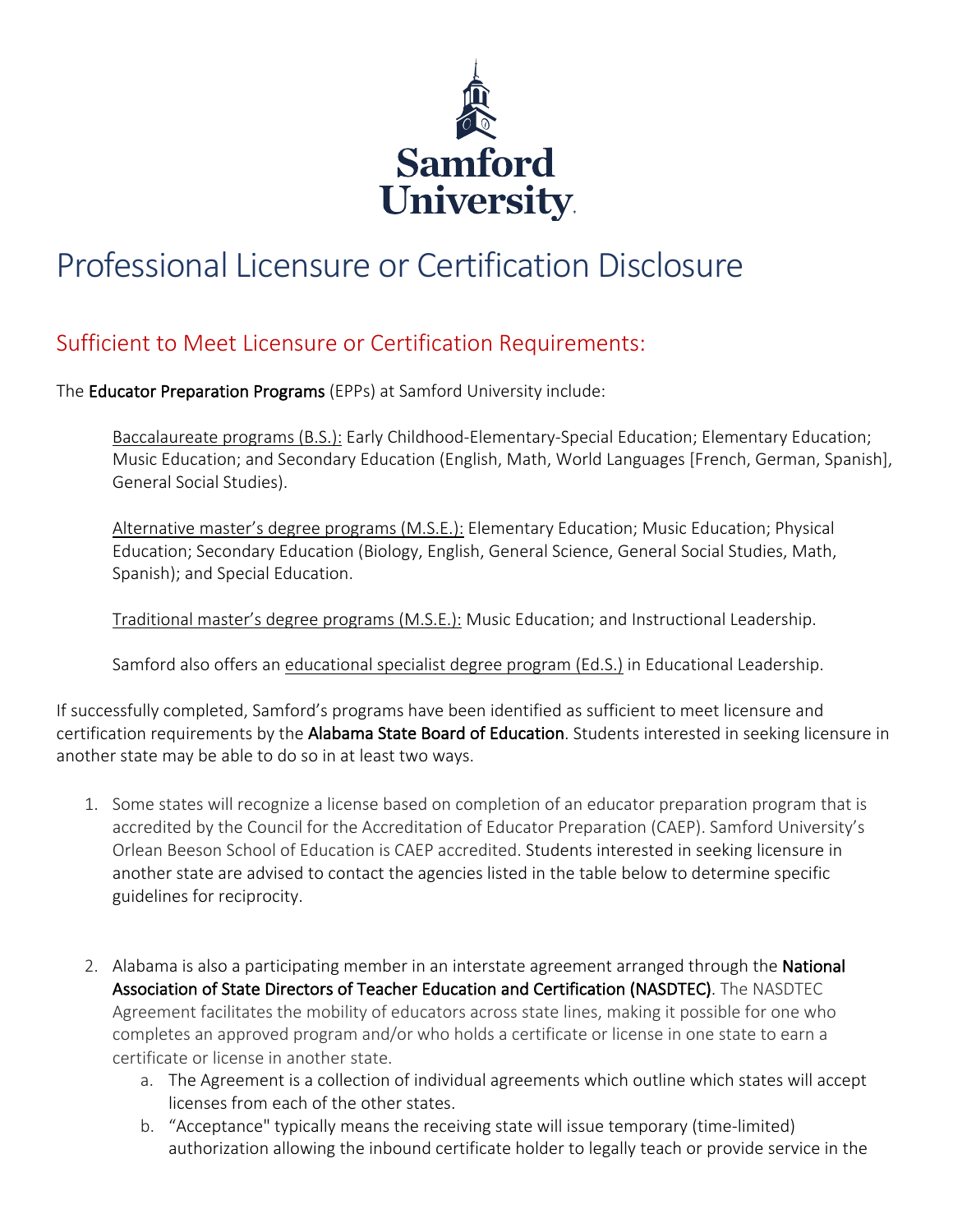receiving state, provided the license issued by the "sending" state is acceptable under the agreement.

- c. The temporary or time-limited authorization is not a guarantee that all certificate titles will be accepted by a receiving state. For example, in the "sending" state you may hold a "temporary" or "provisional" certificate which is excluded from the agreement signed by the "receiving" state. In such a case, the NASDTEC Interstate Agreement provides no help toward your receipt of a certificate in the "receiving" state.
- d. The temporary or time-limited authorization is not necessarily "full" reciprocity. The educator may have to complete additional requirements, such as coursework, assessments, or classroom experience, before receiving a full professional certificate in the new state.

Again, students interested in seeking licensure in another state are advised to contact the agencies listed in the table below to determine specific guidelines for reciprocity.

| <b>State</b>  | Licensure or Certification Contact Information                                                              | Do Samford's<br>EPPs meet the<br>certificate or<br>licensure<br>requirements in<br>this state? |
|---------------|-------------------------------------------------------------------------------------------------------------|------------------------------------------------------------------------------------------------|
| Alabama       | https://www.alsde.edu/sec/ec/Pages/home.aspx                                                                | Yes                                                                                            |
| Alaska        | https://education.alaska.gov/TeacherCertification                                                           | $\ast$                                                                                         |
| Arizona       | https://www.azed.gov/educator-certification/                                                                | $\ast$                                                                                         |
| Arkansas      | http://dese.ade.arkansas.gov/divisions/educator%20effectiveness/educator-<br>licensure                      | $\ast$                                                                                         |
| California    | https://www.ctc.ca.gov/credentials/req-credentials                                                          | $\ast$                                                                                         |
| Colorado      | http://www.cde.state.co.us/cdeprof                                                                          | $\ast$                                                                                         |
| Connecticut   | https://portal.ct.gov/SDE/Certification/Bureau-of-Certification/FAQ                                         | $\ast$                                                                                         |
| Delaware      | https://www.doe.k12.de.us/Page/3476                                                                         | $\ast$                                                                                         |
| Florida       | http://www.fldoe.org/teaching/certification/index.stml                                                      | $\ast$                                                                                         |
| Georgia       | https://www.gapsc.com/                                                                                      | $\ast$                                                                                         |
| Hawaii        | https://hawaiiteacherstandardsboard.org/                                                                    | $\ast$                                                                                         |
| Idaho         | https://www.sde.idaho.gov/cert-psc/cert/                                                                    | $\ast$                                                                                         |
| Illinois      | https://www.isbe.net/licensure/                                                                             | $\ast$                                                                                         |
| Indiana       | https://www.doe.in.gov/licensing                                                                            | $\ast$                                                                                         |
| lowa          | https://www.boee.iowa.gov/                                                                                  | $\ast$                                                                                         |
| Kansas        | https://www.ksde.org/Agency/Division-of-Learning-Services/Teacher-Licensure-<br>and-Accreditation/Licensure | $\ast$                                                                                         |
| Kentucky      | http://www.epsb.ky.gov/mod/page/view.php?id=117                                                             | $\ast$                                                                                         |
| Louisiana     | https://www.teachlouisiana.net/Teachers.aspx?PageID=650                                                     | $\ast$                                                                                         |
| Maine         | https://www.maine.gov/doe/cert/                                                                             | $\ast$                                                                                         |
| Maryland      | http://www.marylandpublicschools.org/about/Pages/DEE/Certification/index.aspx                               | $\ast$                                                                                         |
| Massachusetts | https://www.mass.gov/k-12-educator-licensing                                                                | $\ast$                                                                                         |
| Michigan      | https://www.michigan.gov/mde/0,4615,7-140-5683 14795 83462---,00.html                                       | $\ast$                                                                                         |
| Minnesota     | https://mn.gov/pelsb/                                                                                       | $\ast$                                                                                         |
| Mississippi   | https://www.mdek12.org/OEL                                                                                  | $\ast$                                                                                         |
| Missouri      | https://dese.mo.gov/educator-quality/certification                                                          | $\ast$                                                                                         |
| Montana       | http://opi.mt.gov/Educators/Licensure/Become-a-Licensed-Montana-Educator                                    | $\ast$                                                                                         |
| Nebraska      | https://www.education.ne.gov/TCERT/                                                                         | $\ast$                                                                                         |